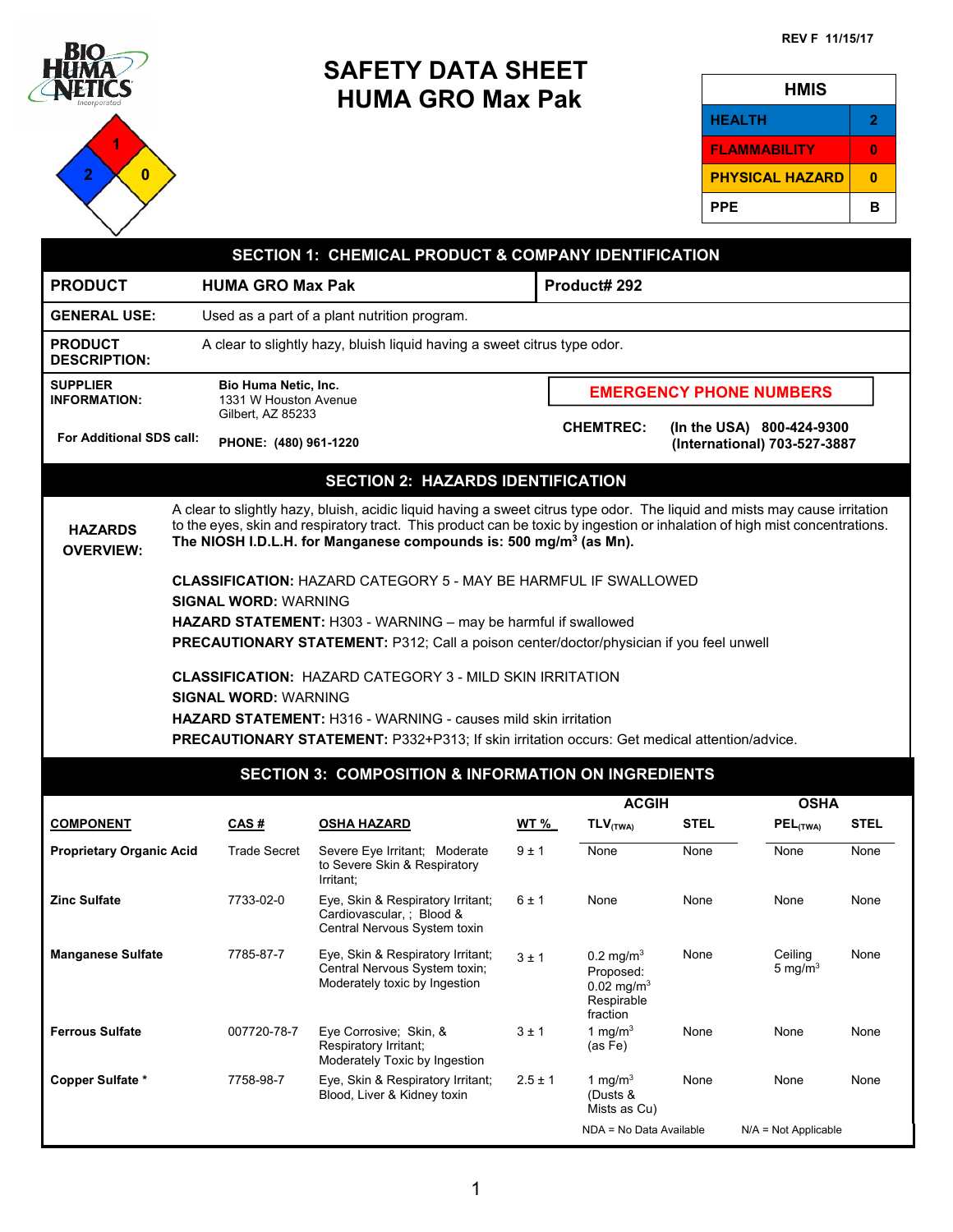|                                      |                                                                                                                                                                                                                                                                                                                                                     | <b>SECTION 4: FIRST AID MEASURES</b>                                                                                                                                                                                                                                                                                                                                                                                                                                                                    |  |
|--------------------------------------|-----------------------------------------------------------------------------------------------------------------------------------------------------------------------------------------------------------------------------------------------------------------------------------------------------------------------------------------------------|---------------------------------------------------------------------------------------------------------------------------------------------------------------------------------------------------------------------------------------------------------------------------------------------------------------------------------------------------------------------------------------------------------------------------------------------------------------------------------------------------------|--|
| <b>INHALATION:</b>                   |                                                                                                                                                                                                                                                                                                                                                     | If inhaled, immediately move to fresh air. If not breathing, give artificial respiration, preferably mouth-to-mouth. If<br>breathing is difficult, give oxygen. Call a physician.                                                                                                                                                                                                                                                                                                                       |  |
| <b>EYE CONTACT:</b>                  |                                                                                                                                                                                                                                                                                                                                                     | In case of contact, immediately flush eyes with plenty of clean running water for at least 15 minutes, lifting the upper<br>and lower lids occasionally. Remove contact lenses, if worn. Get medical attention if irritation persists.                                                                                                                                                                                                                                                                  |  |
| <b>SKIN CONTACT:</b>                 |                                                                                                                                                                                                                                                                                                                                                     | In case of contact, flush skin with plenty of clean running water. Remove contaminated clothing and shoes and wash<br>before reuse. If irritation occurs and persists, get medical attention.                                                                                                                                                                                                                                                                                                           |  |
| <b>INGESTION:</b>                    |                                                                                                                                                                                                                                                                                                                                                     | If swallowed, get medical attention immediately. DO NOT induce vomiting unless directed to do so by medical<br>personnel. Never give anything by mouth to an unconscious person.                                                                                                                                                                                                                                                                                                                        |  |
| <b>NOTE TO</b><br><b>PHYSICIANS:</b> |                                                                                                                                                                                                                                                                                                                                                     | Based on component information, this product may be slightly to moderately toxic by ingestion. If a large amount is<br>ingested, consideration should be given to careful endoscopy as stomach or esophageal irritation may occur, with<br>possible central nervous system effects following absorption into the blood stream. Careful gastric lavage with an<br>endotracheal tube in place should be considered. Treat exposure symptomatically.                                                       |  |
|                                      |                                                                                                                                                                                                                                                                                                                                                     | <b>SECTION 5: FIRE FIGHTING MEASURES</b>                                                                                                                                                                                                                                                                                                                                                                                                                                                                |  |
| <b>Flashpoint and Method:</b>        |                                                                                                                                                                                                                                                                                                                                                     | This product does not flash.                                                                                                                                                                                                                                                                                                                                                                                                                                                                            |  |
|                                      | Flammable Limits (in air, % by volume)                                                                                                                                                                                                                                                                                                              | Not applicable<br>Upper:<br>Not applicable<br>Lower:                                                                                                                                                                                                                                                                                                                                                                                                                                                    |  |
|                                      | <b>Autoignition Temperature:</b><br>Not Determined                                                                                                                                                                                                                                                                                                  |                                                                                                                                                                                                                                                                                                                                                                                                                                                                                                         |  |
| <b>GENERAL HAZARD:</b>               |                                                                                                                                                                                                                                                                                                                                                     | This product is an aqueous solution of inorganic salts, an organic acid, and other organic and inorganic plant<br>nutrients, that are in an acidic solution. The Uniform Fire Code health hazard classification for this product is:<br>Irritant. This product may produce hazardous mists or hazardous decomposition products.                                                                                                                                                                         |  |
|                                      | <b>FIRE FIGHTING INSTRUCTIONS:</b>                                                                                                                                                                                                                                                                                                                  | <b>EXTINGUISHING MEDIA:</b> Water, foam, CO <sub>2</sub> or dry chemicals.<br>Use a water spray or fog to cool the containers exposed to the heat of a fire.                                                                                                                                                                                                                                                                                                                                            |  |
| <b>FIRE FIGHTING EQUIPMENT:</b>      |                                                                                                                                                                                                                                                                                                                                                     | Fire fighters should wear full protective equipment, including self-contained breathing<br>apparatus.                                                                                                                                                                                                                                                                                                                                                                                                   |  |
|                                      | <b>HAZARDOUS COMBUSTION PRODUCTS:</b><br>When heated to dryness and decomposition, it emits toxic carbon monoxide, carbon<br>dioxide, zinc, manganese, iron and copper oxides, with trace or ultra-trace toxic oxide<br>amounts, of potassium, phosphorus, nitrogen, sulfur, magnesium, calcium, boron, cobalt<br>and sodium plus irritating smoke. |                                                                                                                                                                                                                                                                                                                                                                                                                                                                                                         |  |
|                                      |                                                                                                                                                                                                                                                                                                                                                     | <b>SECTION 6: ACCIDENTAL RELEASE MEASURES</b>                                                                                                                                                                                                                                                                                                                                                                                                                                                           |  |
| <b>RELEASE TO</b><br>LAND:           | appropriate.                                                                                                                                                                                                                                                                                                                                        | Wearing recommended protective equipment and clothing, dike the spill and pick up the bulk of liquid using pumps or<br>a vacuum truck, or absorb the liquid in sand or a commercial absorbent. Place in approved containers for recovery,<br>disposal, or satellite accumulation. Neutralize the acidity, of the remaining liquid, using soda ash, lime, or other agent<br>appropriate for neutralizing acidic liquids. Flush the spill area with water; collect the rinsates for disposal or sewer, as |  |
| <b>RELEASE TO</b><br><b>WATER:</b>   | users of possible contamination.                                                                                                                                                                                                                                                                                                                    | Wear recommended protective equipment and clothing if contact with hazardous material can occur. Stop or divert<br>water flow. Dike contaminated water and remove for disposal and/or treatment. As appropriate, notify all downstream                                                                                                                                                                                                                                                                  |  |
|                                      |                                                                                                                                                                                                                                                                                                                                                     | <b>SECTION 7: HANDLING AND STORAGE</b>                                                                                                                                                                                                                                                                                                                                                                                                                                                                  |  |
| <b>STORAGE TEMPERATURE:</b>          | Ambient                                                                                                                                                                                                                                                                                                                                             | Ambient<br><b>STORAGE PRESSURE:</b>                                                                                                                                                                                                                                                                                                                                                                                                                                                                     |  |
| <b>GENERAL:</b>                      |                                                                                                                                                                                                                                                                                                                                                     | Store in a cool, dry, well-ventilated area away from incompatible materials and products. Avoid getting this product in eyes,<br>on skin or on clothing. Wear recommended personnel protective equipment when handling this product. Do not breathe<br>mists, vapors, fumes or aerosols. Use with adequate ventilation. Do not take internally. Keep the container tightly closed<br>when not in use. Wash thoroughly after handling this product.                                                      |  |
|                                      |                                                                                                                                                                                                                                                                                                                                                     |                                                                                                                                                                                                                                                                                                                                                                                                                                                                                                         |  |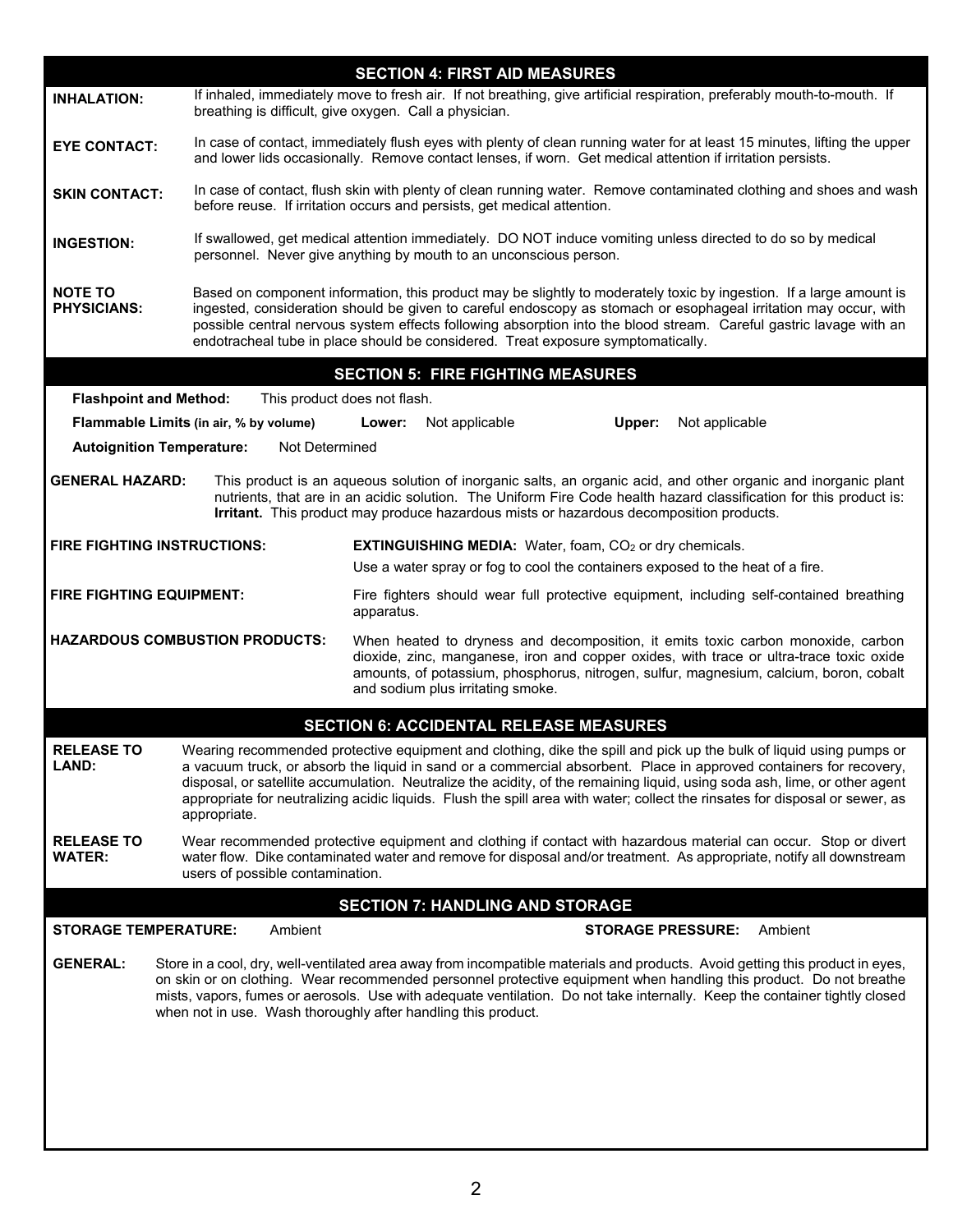## **SECTION 8: EXPOSURE CONTROLS / PERSONAL PROTECTION**

**CONTROL MEASURES:**  Use a local or general, mechanical exhaust ventilation system capable of maintaining emissions, in the work area, below the OSHA-PEL, ACGIH-TLV or levels that may cause irritation.

#### **RECOMMENDED PERSONAL PROTECTIVE EQUIPMENT**

- **RESPIRATOR:** For exposure above the ACGIH-TLV, OSHA Ceiling level or levels that may cause irritation, wear a NIOSHapproved full facepiece or half mask air-purifying cartridge respirator equipped with a good mist / particulate filter cartridge or supplied air. **Note:** Always consult the respirator manufacturer's data when determining the suitability of respiratory protective devices prior to use.
- **EYES:** Wear chemical goggles (recommended by ANSI Z87.1-1979), unless a full facepiece respirator is worn. **Note:** Always consult the protective eyewear manufacturer's data when determining the suitability of protective eyewear prior to use.
- **GLOVES:** Wear Neoprene, Nitrile, Butyl Rubber or Natural Rubber gloves. **Note:** Always consult the glove manufacturer's permeation data when determining the suitability of gloves prior to use.
- **CLOTHING & EQUIPMENT:** Wear a Neoprene, Nitrile, Butyl Rubber or Natural Rubber apron, or full protective clothing when handling this material. An eye wash station and safety shower should be available in the work area. **Note:** Always consult the clothing/equipment manufacturer's permeation data when determining the suitability of clothing/equipment prior to use.
- **FOOTWEAR:** Wear Neoprene, Nitrile, Butyl Rubber or Natural Rubber boots. **Note:** Always consult the footwear manufacturer's permeation data when determining the suitability of footwear prior to use.

| <b>SECTION 9: PHYSICAL AND CHEMICAL PROPERTIES</b>                            |                                                   |                                              |                    |  |
|-------------------------------------------------------------------------------|---------------------------------------------------|----------------------------------------------|--------------------|--|
| Appearance:                                                                   | Clear to slightly hazy, bluish                    | <b>Bulk Density (pounds/ft3):</b>            | Not applicable     |  |
| <b>Physical State:</b>                                                        | Liquid                                            | Vapor Pressure:                              | No data available  |  |
| Odor:                                                                         | Sweet citrus type                                 | <b>Vapor Density (air=1):</b>                | No data available  |  |
| <b>Odor Threshold:</b>                                                        | No data available                                 | <b>Evaporation Rate (n-Butyl Acetate=1):</b> | Less than 1        |  |
| <b>Molecular Formula:</b>                                                     | Mixture                                           | <b>VOC Content / Organic Matter:</b>         | ≤1qm/Liter / 7.74% |  |
| <b>Molecular Weight:</b>                                                      | Not applicable                                    | % Volatile:                                  | Approximately 75   |  |
| <b>Boiling Point:</b>                                                         | Greater than $100^{\circ}$ C. (212 $^{\circ}$ F.) | Solubility in $H_2O$ :                       | Complete           |  |
| <b>Freezing/Melting Point:</b>                                                | Less than $0^{\circ}$ C. (32 $^{\circ}$ F.)       | <b>Octanol/Water Partition Coefficient:</b>  | No data available  |  |
| <b>Specific Gravity:</b>                                                      | $1.30 - 1.40$ @ 20° C.                            | pH (as is):                                  | $1.1 - 2.0$        |  |
| Density (pounds/gallon):                                                      | Approximately 10.7                                | pH (1% solution):                            | No data available  |  |
| <b>SECTION 10: STABILITY AND REACTIVITY</b>                                   |                                                   |                                              |                    |  |
| GENFRAI<br>This product is stable and hazardous polymerization will not occur |                                                   |                                              |                    |  |

**GENERAL:** This product is stable and hazardous polymerization will not occur.

**CONDITIONS TO AVOID:** Do not store this product below  $50^{\circ}$  F (10° C) or above  $90^{\circ}$  F (30° C)

**INCOMPATIBLE MATERIAL:** Contact caustics & alkali, strong oxidizers, sulfides, sulfites, cyanides and chlorine releasers.

**HAZARDOUS DECOMPOSITION PRODUCTS:** When heated to dryness and decomposition, it emits toxic oxides of carbon, zinc, manganese, iron and copper, with trace or ultra-trace toxic oxide amounts, of potassium, phosphorus, nitrogen, sulfur, magnesium, calcium, boron, cobalt and sodium plus irritating smoke.

**SENSITIVITY TO MECHANICAL IMPACT:** This product is not sensitive to mechanical impact.

**SENSITIVITY TO STATIC DISCHARGE:** This product is not sensitive to static discharge.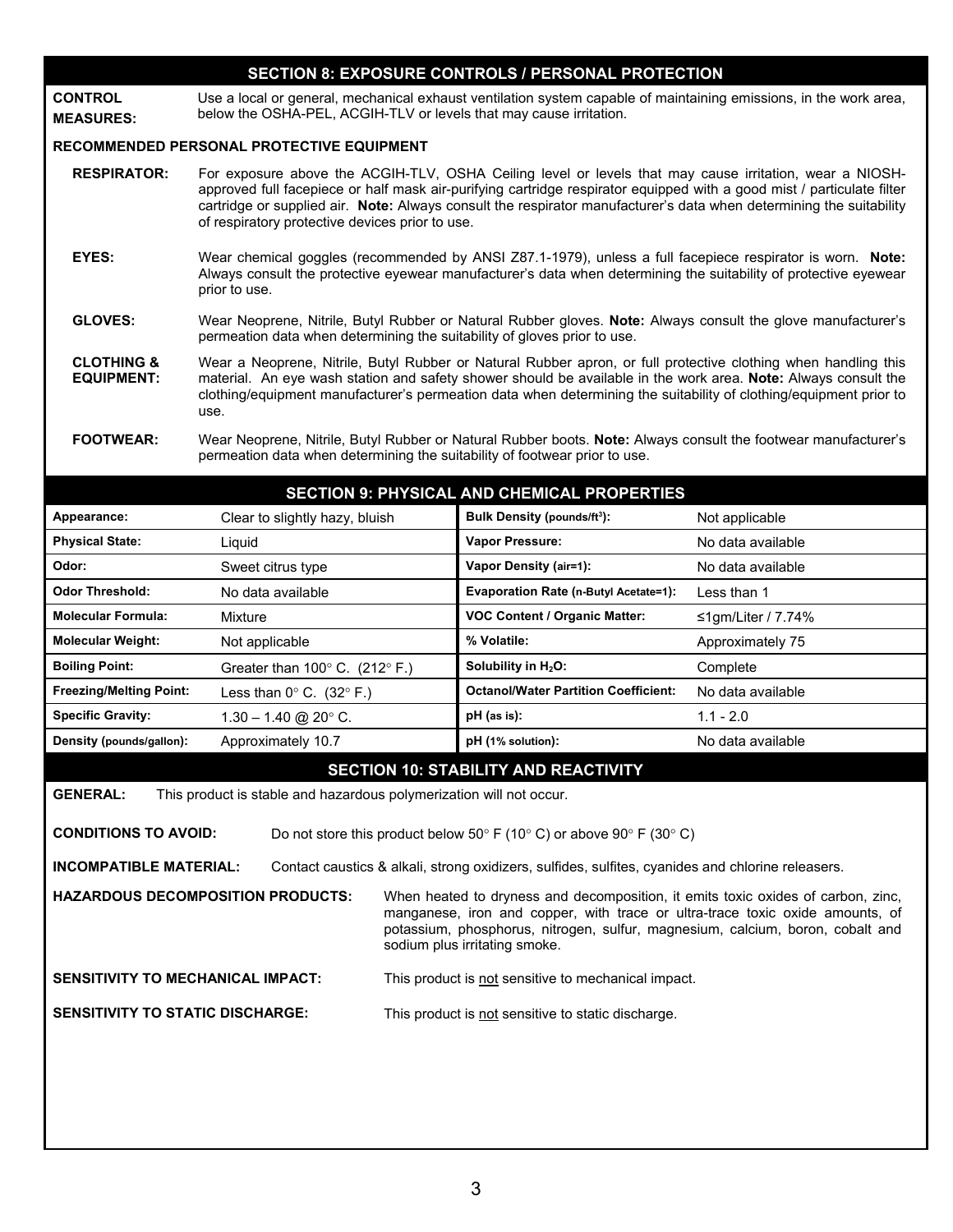# **SECTION 11: TOXICOLOGICAL INFORMATION**

| <b>Components:</b>                                          | <b>Proprietary Organic Acid</b>                                                                                 | Zinc Sulfate                                                                                                            |
|-------------------------------------------------------------|-----------------------------------------------------------------------------------------------------------------|-------------------------------------------------------------------------------------------------------------------------|
| <b>Eye Contact:</b>                                         | Rabbit: 750 ug/24 Hours; Severe                                                                                 | Rabbit: 420 ug; Moderate                                                                                                |
| <b>Skin Contact:</b>                                        | Rabbit: 500 mg/24 Hours; Moderate                                                                               | No data available                                                                                                       |
| Oral Rat LD <sub>50</sub> :                                 | 3 gm/kg                                                                                                         | 1,710 mg/kg                                                                                                             |
| Dermal Rabbit LD <sub>50</sub> :                            | No data available                                                                                               | No data available (Subcutaneous $LD_{Lo}$ : 300 mg/kg)                                                                  |
| Inhalation Rat LC <sub>50</sub> :                           | No data available                                                                                               | No data available                                                                                                       |
| Human Data:                                                 | No data available                                                                                               | Oral Human TD <sub>Lo</sub> : 45 mg/kg/7 Days; Cardiac & Blood Effects                                                  |
| <b>Other Toxicological Data:</b>                            | Intravenous Mouse LD <sub>50</sub> : 42 mg/kg                                                                   | Subcutaneous Rat LD <sub>Lo</sub> : 330 mg/kg                                                                           |
| Carcinogenicity:                                            | No data available                                                                                               | Subcutaneous Rabbit LD <sub>Lo</sub> : 3,625 ug/kg/5 Days -<br>Tumorigenic - Tumors at site of application              |
| Teratogenicity:                                             | No data available                                                                                               | Oral Rat TD <sub>Lo</sub> : 333 mg/kg (female 1-18 Days pregnant)<br>Effects on fertility - Post implantation mortality |
| <b>Mutagenicity:</b>                                        | No data available                                                                                               | Human DNA Inhibition, HeLa cell: 1 umol/Liter/4 hours                                                                   |
| <b>Synergistic Products:</b>                                | None reported                                                                                                   | None reported                                                                                                           |
| <b>Target Organs:</b>                                       | Eyes, Skin, Mucous membranes, Lungs & Teeth                                                                     | Eyes, Skin, Lungs, Blood, Cardiovascular & Central Nervous<br>Systems                                                   |
| <b>Medical Conditions</b><br><b>Aggravated By Exposure:</b> | Skin or Respiratory disorders                                                                                   | Skin, Respiratory or Heart disorders                                                                                    |
|                                                             |                                                                                                                 |                                                                                                                         |
| <b>Components:</b>                                          | <b>Manganese Sulfate</b>                                                                                        | <b>Ferrous Sulfate</b>                                                                                                  |
| <b>Eye Contact:</b>                                         | No data available                                                                                               | No data available                                                                                                       |
| <b>Skin Contact:</b>                                        | No data available                                                                                               | No data available                                                                                                       |
| Oral Rat LD <sub>50</sub> :                                 | 2,150 mg/kg                                                                                                     | 319 mg/kg                                                                                                               |
| Dermal Rabbit LD <sub>50</sub> :                            | No data available                                                                                               | No data available                                                                                                       |
| Inhalation Rat LC <sub>50</sub> :                           | No data available                                                                                               | No data available                                                                                                       |
| Human Data:                                                 | No data available                                                                                               | Oral Woman TD <sub>Lo</sub> : 10,560 ug/kg; Gastrointestinal effects                                                    |
| <b>Other Toxicological Data:</b>                            | Oral Mouse LD <sub>50</sub> : 2,330 mg/kg                                                                       | Oral Mouse LD <sub>50</sub> : 680 mg/kg                                                                                 |
| Carcinogenicity:                                            | Intraperitoneal Mouse TD <sub>Lo</sub> : 660 mg/kg/8 Weeks;<br>Tumorigenic - Neoplastic by RTECS criteria       | Subcutaneous Mouse TD <sub>Lo</sub> :1,600 mg/kg/16 Weeks;<br>Equivocal Tumorigenic Agent, Tumors at application site   |
| Teratogenicity:                                             | Intraperitoneal Mouse TD <sub>Lo</sub> : 34,356 ug/kg; (female 10<br>Days pregnant) Post-implantation mortality | Oral Rat TD <sub>Lo</sub> : 7,200 mg/kg (9-14 Days pregnant); Effects on<br>Embryo or Fetus - Fetal death               |
| <b>Mutagenicity:</b>                                        | Bacteria B Subtilis DNA Repair: 50 mmol/ Liter                                                                  | Cytogenetic Analysis - Hamster, Ovary: 5 mmol/ Liter                                                                    |
| <b>Synergistic Products:</b>                                | None reported                                                                                                   | None reported                                                                                                           |
| <b>Target Organs:</b>                                       | Eyes, Skin, Lungs & Central Nervous Systems                                                                     | Eyes, Skin, Lungs, Liver, Gastrointestinal Tract & Lymphatic<br>System                                                  |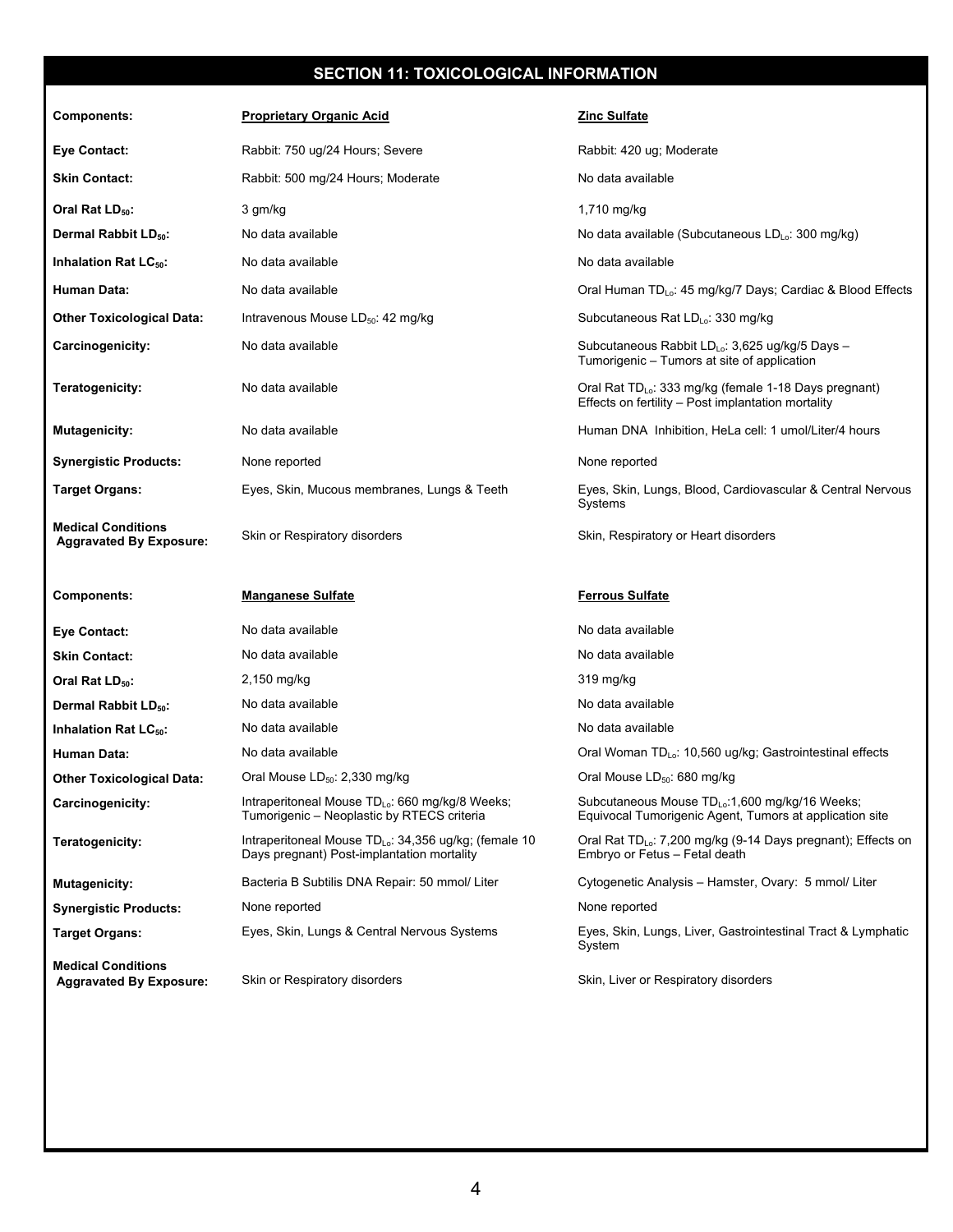### **SECTION 11: TOXICOLOGICAL INFORMATION (Continued from Page 4)**

| Components:                                                 | <b>Copper Sulfate</b>                                                                                                          |
|-------------------------------------------------------------|--------------------------------------------------------------------------------------------------------------------------------|
| Eye Contact:                                                | No data available                                                                                                              |
| <b>Skin Contact:</b>                                        | No data available                                                                                                              |
| Oral Rat LD <sub>50</sub> :                                 | $300$ mg/kg                                                                                                                    |
| Dermal Rabbit LD <sub>50</sub> :                            | No data available                                                                                                              |
| Inhalation Rat LC <sub>50</sub> :                           | No data available                                                                                                              |
| <b>Human Data:</b>                                          | Oral Human TD <sub>Lo</sub> : 11 mg/kg; Toxic Effects - Gastritis, Gastrointestinal Hypermotility, diarrhea                    |
| <b>Other Toxicological Data:</b>                            | Oral Child TD <sub>10</sub> : 150 mg/kg; Toxic Effects – Kidney, Ureter and Bladder-Changes in tubules (acute renal failure)   |
| Carcinogenicity:                                            | Parenteral Chicken, TD <sub>Lo</sub> : 10 mg/kg; Tumorigenic – Equivocal tumorigenic agent by RTECS criteria                   |
| Teratogenicity:                                             | Subcutaneous Rat TD <sub>Lo</sub> : 12,768 ug/kg; (male 1 Day prior to mating) paternal effects–Testes, epididymis, sperm duct |
| <b>Mutagenicity:</b>                                        | Rat DNA damage, Ascites tumor: 500 umol/Liter                                                                                  |
| <b>Synergistic Products:</b>                                | None reported                                                                                                                  |
| Target Organs:                                              | Eyes, Skin, Mucous membranes, Lungs, Gastrointestinal tract, Kidneys & Blood                                                   |
| <b>Medical Conditions</b><br><b>Aggravated By Exposure:</b> | Wilson's Disease, Skin, Liver, Kidney & Respiratory disorders                                                                  |

# **SECTION 12: ECOLOGICAL INFORMATION**

#### **ENVIRONMENTAL FATE:**

This product is completely soluble in water and can affect the pH of water. No specific environmental fate data is available.

#### **ENVIRONMENTAL CONSIDERATIONS:**

The aquatic toxicity for this product has not been determined.

#### **SECTION 13: DISPOSAL CONSIDERATIONS**

**RCRA 40 CFR 261 CLASSIFICATON:** Non-RCRA Hazardous Waste (United States)

#### **U.S. EPA WASTE NUMBER/DESCRIPTION:** Not Applicable

If this product is disposed of as shipped, it does not meet the criteria of a hazardous waste as defined under 40 CFR 261, in that it does not exhibit the characteristics of a hazardous waste of Subpart C, nor is it listed as a hazardous waste under Subpart D due to toxicity. As a non-RCRA hazardous liquid waste, it should be disposed of in accordance with all local, state, and federal regulations. Consult state or local officials for proper disposal method.

| <b>SECTION 14: TRANSPORTATION INFORMATION</b>         |                                                                                                                                                                                                                                                                            |  |  |  |  |
|-------------------------------------------------------|----------------------------------------------------------------------------------------------------------------------------------------------------------------------------------------------------------------------------------------------------------------------------|--|--|--|--|
| <b>DOT PROPER SHIPPING NAME:</b>                      | Environmentally hazardous substances, liquid, n.o.s. (Cupric Sulfate)                                                                                                                                                                                                      |  |  |  |  |
|                                                       | <b>UN Number:</b><br><b>Hazard Class:</b><br><b>Packing Group:</b><br><b>UN3082</b><br>9<br>Ш                                                                                                                                                                              |  |  |  |  |
|                                                       | Class 9<br><b>Subsidiary Label(s):</b><br><b>Primary Label:</b><br>None                                                                                                                                                                                                    |  |  |  |  |
|                                                       | <b>Primary/Subsidiary Placards:</b><br>Class 9                                                                                                                                                                                                                             |  |  |  |  |
| DOT Reportable Quantity (RQ):                         | 10 pounds (Cupric Sulfate)<br><b>RQ for Product:</b><br>395 pounds (37 gallons)                                                                                                                                                                                            |  |  |  |  |
| <b>Marine Pollutant:</b>                              | Yes (Severe Marine Pollutant) Applicable to transport by water & in any bulk packaging.                                                                                                                                                                                    |  |  |  |  |
| 2012 North American Emergency Response Guidebook No.: | 171                                                                                                                                                                                                                                                                        |  |  |  |  |
| <b>TDG PROPER SHIPPING NAME:</b>                      | Environmentally hazardous substances, liquid, n.o.s. (Cupric Sulfate)                                                                                                                                                                                                      |  |  |  |  |
|                                                       | <b>Hazard Class:</b><br><b>UN Number:</b><br><b>Packing Group:</b><br>9<br><b>UN3082</b><br>Ш                                                                                                                                                                              |  |  |  |  |
|                                                       | <b>Primary Label:</b><br>Class 9<br><b>Subsidiary Label(s):</b><br>None                                                                                                                                                                                                    |  |  |  |  |
|                                                       | <b>Primary/Subsidiary Placards:</b><br>Class 9                                                                                                                                                                                                                             |  |  |  |  |
| TDG Reportable Quantity (RQ): *                       | At least 1kg                                                                                                                                                                                                                                                               |  |  |  |  |
| <b>TDG Schedule XII:</b>                              | Not listed                                                                                                                                                                                                                                                                 |  |  |  |  |
| Regulated Limit (RL): **                              | <b>RL for Product:</b><br>Not Applicable<br>Not Listed                                                                                                                                                                                                                     |  |  |  |  |
| <b>Other Shipping Information:</b>                    | Note: In a packaging holding 395 pounds, or more, the shipping name must be preceded by: "RQ,". All the<br>hazardous material shipping descriptions, for this product, must be followed by "(Marine Pollutant)". The Marine<br>Pollutant marking must be on all packaging. |  |  |  |  |
|                                                       | Canadian Transportation of Dangerous Goods Requisitions (TDGR) Part IX Table L Quantities or levels for Immediate Reporting: releases of reportable quantities RO that                                                                                                     |  |  |  |  |

\* Canadian Transportation of Dangerous Goods Regulations (TDGR), Part IX, Table I, Quantities or levels for Immediate Reporting: releases of reportable quantities, RQ, that meet the definition of a "dangerous occurrence" (a threat to life, health, property, or the environment) must be reported to the appropriate authorities as outlined in TDGR 9.13(1) and 9.14(1).<sup>\*\*</sup> Reporting to Environment Canada is required for any releases exceeding the regulated limits, RL, of 9.2 materials (primary or secondary). The regulated limits are found in Schedule XIII of the TDGR.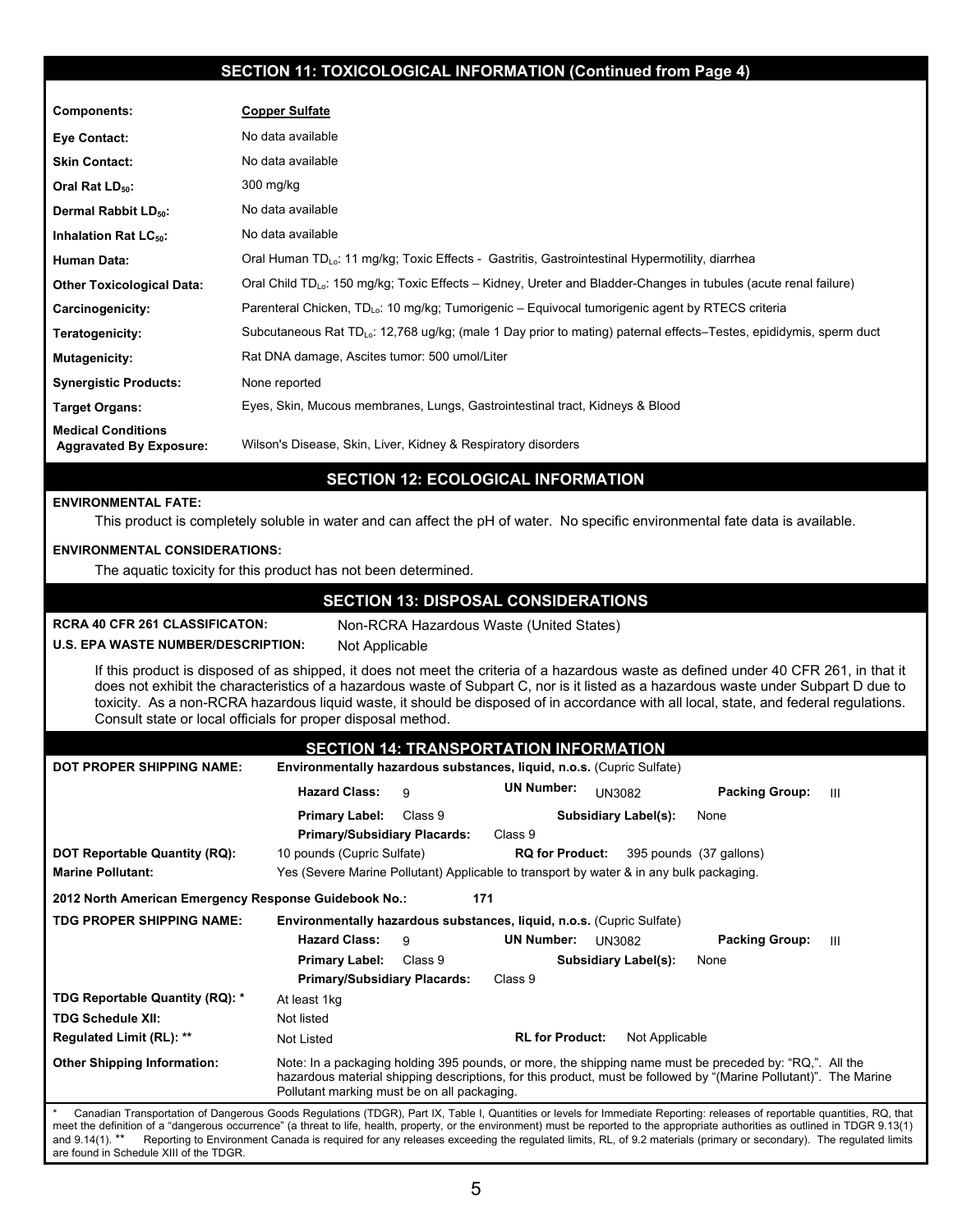| <b>SECTION 15: REGULATORY INFORMATION</b>                                                                                                                                                 |                                                            |                                                                                    |                                                          |                                                                      |  |
|-------------------------------------------------------------------------------------------------------------------------------------------------------------------------------------------|------------------------------------------------------------|------------------------------------------------------------------------------------|----------------------------------------------------------|----------------------------------------------------------------------|--|
|                                                                                                                                                                                           | <b>Proprietary Organic</b>                                 |                                                                                    | <b>Manganese Sulfate</b>                                 |                                                                      |  |
| <b>COMPONENTS:</b>                                                                                                                                                                        | Acid                                                       | Zinc Sulfate                                                                       |                                                          | <b>Ferrous Sulfate</b>                                               |  |
| <b>OSHA Target Organs:</b>                                                                                                                                                                | Eyes, Skin, Mucous<br>membranes, Lungs &<br>Teeth          | Eyes, Skin, Lungs,<br>Cardiovascular, Blood &<br><b>Central Nervous</b><br>Systems | Eyes, Skin, Lungs &<br><b>Central Nervous</b><br>Systems | Eyes, Skin, Lungs, Liver,<br>Gastrointestinal &<br>Lymphatic Systems |  |
| <b>Carcinogenic Potential:</b>                                                                                                                                                            |                                                            |                                                                                    |                                                          |                                                                      |  |
| <b>Requlated by OSHA:</b>                                                                                                                                                                 | No                                                         | No                                                                                 | No                                                       | No                                                                   |  |
| <b>Listed on NTP Report:</b>                                                                                                                                                              | No                                                         | No                                                                                 | No                                                       | No                                                                   |  |
| <b>Listed by IARC:</b>                                                                                                                                                                    | No                                                         | No                                                                                 | No                                                       | No                                                                   |  |
| IARC Group:<br><b>ACGIH Appendix A:</b>                                                                                                                                                   | Not applicable<br>Not listed                               | Not applicable<br>Not listed                                                       | Not applicable<br>Not listed                             | Not applicable<br>Not listed                                         |  |
| A1 Confirmed Human:                                                                                                                                                                       | Not applicable                                             | Not applicable                                                                     | Not applicable                                           | Not applicable                                                       |  |
| A2 Suspected Human:                                                                                                                                                                       | Not applicable                                             | Not applicable                                                                     | Not applicable                                           | Not applicable                                                       |  |
| U.S. EPA Requirements<br><b>Release Reporting</b><br><b>CERCLA</b> (40 CFR 302)                                                                                                           |                                                            |                                                                                    |                                                          |                                                                      |  |
| <b>Listed Substance:</b>                                                                                                                                                                  | Not listed                                                 | Yes                                                                                | Yes (Manganese<br>Compounds)                             | Yes                                                                  |  |
| Reportable Quantity:                                                                                                                                                                      | Not applicable                                             | 1,000 pounds                                                                       | 1 pound                                                  | 1,000 pounds                                                         |  |
| Category:                                                                                                                                                                                 | Not applicable                                             | C                                                                                  | Not listed                                               | C                                                                    |  |
| RCRA Waste No.:                                                                                                                                                                           | Not applicable                                             | Not listed                                                                         | Not listed                                               | None listed                                                          |  |
| <b>Unlisted Substance:</b>                                                                                                                                                                | Yes                                                        | Not applicable                                                                     | Not applicable                                           | Not applicable                                                       |  |
| Reportable Quantity:                                                                                                                                                                      | 100 pounds                                                 | Not applicable                                                                     | Not applicable                                           | Not applicable                                                       |  |
| Characteristic:                                                                                                                                                                           | Corrosivity                                                | Not applicable                                                                     | Not applicable                                           | Not applicable                                                       |  |
| RCRA Waste No.:                                                                                                                                                                           | D002                                                       | Not applicable                                                                     | Not applicable                                           | Not applicable                                                       |  |
| <b>SARA TITLE III</b><br>Section 302 & 303 (40 CFR 355):<br><b>Listed Substance:</b><br>Reportable Quantity:<br>Planning Threshold:                                                       | Not listed<br>Not applicable<br>Not applicable             | Not listed<br>Not applicable<br>Not applicable                                     | Not listed<br>Not applicable<br>Not applicable           | Not listed<br>Not applicable<br>Not applicable                       |  |
| Section 311 & 312 (40 CFR 370):                                                                                                                                                           |                                                            |                                                                                    |                                                          |                                                                      |  |
| Hazard Categories (product):<br>Planning threshold:                                                                                                                                       | Fire: N<br>10,000 pounds                                   | Sudden Release of Pressure: N<br>10,000 pounds                                     | Reactive: N<br><b>Acute Health: Y</b><br>10,000 pounds   | <b>Chronic Health: N</b><br>10,000 pounds                            |  |
| <b>Section 313 (40 CFR 372):</b>                                                                                                                                                          |                                                            |                                                                                    |                                                          |                                                                      |  |
| <b>Listed Toxic Chemical:</b>                                                                                                                                                             | Not listed                                                 | Yes (Zinc Category)                                                                | Yes (Manganese<br>Category)                              | Not listed                                                           |  |
| Reporting Threshold:                                                                                                                                                                      | Not applicable                                             | 10,000 pounds                                                                      | 10,000 pounds                                            | Not applicable                                                       |  |
| <b>U.S. TSCA Status</b>                                                                                                                                                                   |                                                            |                                                                                    |                                                          |                                                                      |  |
| Listed (40 CFR 710):                                                                                                                                                                      | Yes                                                        | Yes                                                                                | Yes                                                      | Yes                                                                  |  |
| <b>State Regulations</b><br>State of California: Safe Drinking Water and Toxins Enforcement Act, 1986 (Proposition 65):                                                                   |                                                            |                                                                                    |                                                          |                                                                      |  |
| Carcinogen:<br>Reproductive Toxin:                                                                                                                                                        | No<br>No                                                   | No<br>No                                                                           | No<br>No                                                 | No<br>No                                                             |  |
|                                                                                                                                                                                           |                                                            |                                                                                    |                                                          |                                                                      |  |
| <b>Other Regulations</b><br><b>State Right To Know Laws:</b>                                                                                                                              | MA, NJ, PA                                                 |                                                                                    |                                                          |                                                                      |  |
| <b>Canadian Regulations</b><br><b>Product Information:</b><br><b>Controlled Product:</b><br><b>WHMIS Hazard Symbols:</b><br><b>WHMIS Class &amp; Division:</b><br>Ingredient Information: | Yes<br><b>Material Causing Other Toxic Effects</b><br>D.2B |                                                                                    |                                                          |                                                                      |  |
| <b>IDL Substance:</b>                                                                                                                                                                     | Yes                                                        | Yes                                                                                | Yes                                                      | No                                                                   |  |
| DSL or NDSL Lists:                                                                                                                                                                        | <b>DSL</b>                                                 | <b>DSL</b>                                                                         | <b>DSL</b>                                               | <b>DSL</b>                                                           |  |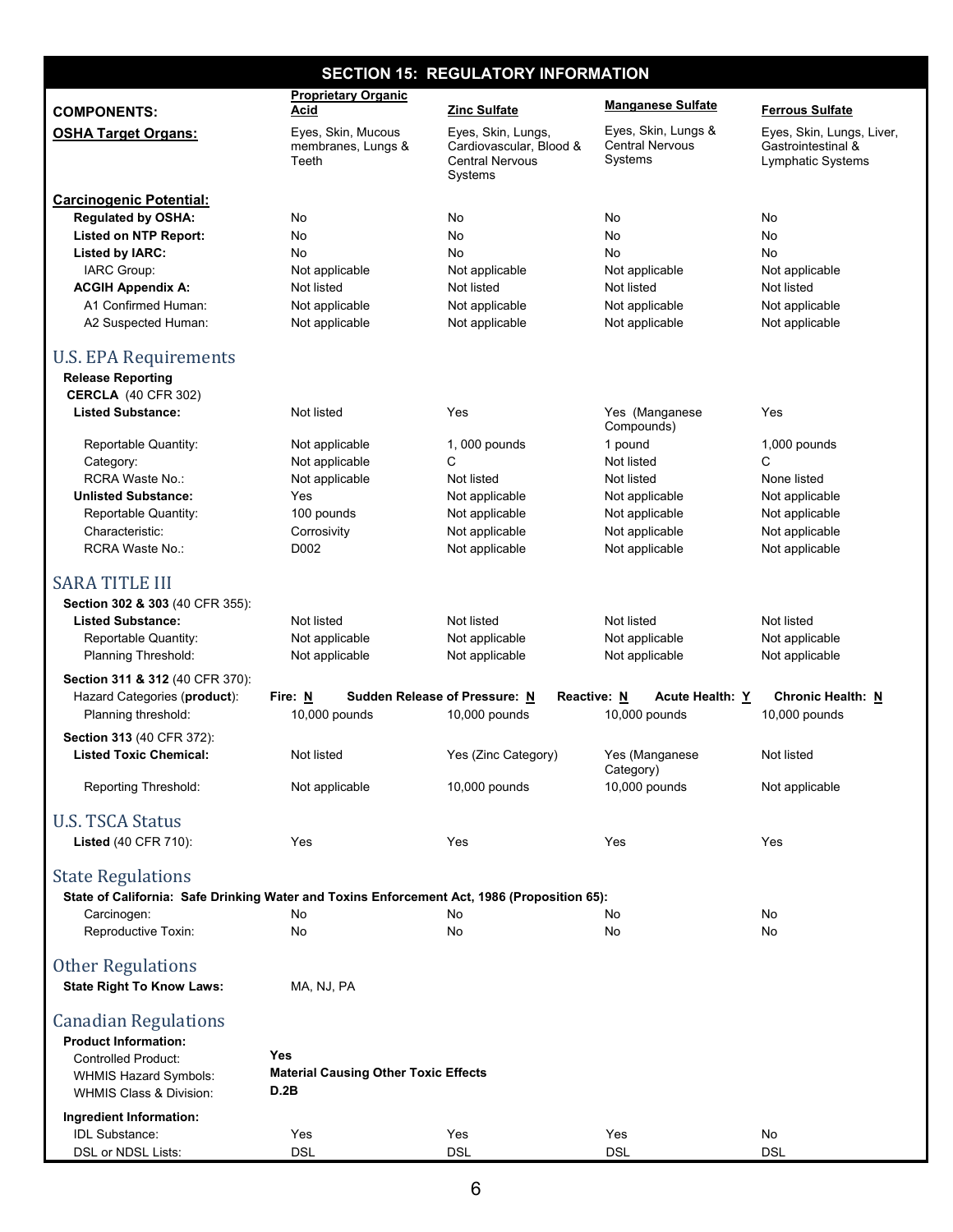# **SECTION 15: REGULATORY INFORMATION (Continued from Page 6)**

#### **COMPONENTS: Copper Sulfate**

**OSHA Target Organs:** Eyes, Skin, Mucous membranes, Lungs, Liver, Kidneys & Blood

**Carcinogenic Potential: Regulated by OSHA:** No  **Listed on NTP Report:** No  **Listed by IARC:** No IARC Group: Not applicable **ACGIH Appendix A:** Not listed A1 Confirmed Human: Not applicable A2 Suspected Human: Not applicable

#### U.S. EPA Requirements

| <b>Release Reporting</b>   |                       |
|----------------------------|-----------------------|
| <b>CERCLA</b> (40 CFR 302) |                       |
| <b>Listed Substance:</b>   | Yes                   |
| Reportable Quantity:       | 10 pounds (Anhydrous) |
| Category:                  | А                     |
| RCRA Waste No :            | Not listed            |
| <b>Unlisted Substance:</b> | Not applicable        |
| Reportable Quantity:       | Not applicable        |
| Characteristic:            | Not applicable        |
| RCRA Waste No.:            | Not applicable        |
|                            |                       |
|                            |                       |

# **SARA TITLE III**

| Section 302 & 303 (40 CFR 355):            |                                                                                             |
|--------------------------------------------|---------------------------------------------------------------------------------------------|
| <b>Listed Substance:</b>                   | Not listed                                                                                  |
| Reportable Quantity:                       | Not applicable                                                                              |
| Planning Threshold:                        | Not applicable                                                                              |
| <b>Section 311 &amp; 312 (40 CFR 370):</b> |                                                                                             |
| Planning threshold:                        | $10,000$ pounds                                                                             |
| <b>Section 313 (40 CFR 372):</b>           |                                                                                             |
| <b>Listed Toxic Chemical:</b>              | Yes (Copper Category)                                                                       |
| Reporting Threshold:                       | $10,000$ pounds                                                                             |
| U.S. TSCA Status                           |                                                                                             |
| <b>Listed (40 CFR 710):</b>                | Yes                                                                                         |
| <b>State Regulations</b>                   |                                                                                             |
|                                            | State of California: Safe Drinking Water and Toxins Enforcement Act, 1986 (Proposition 65): |
| Carcinogen:                                | No                                                                                          |
| Reproductive Toxin:                        | No                                                                                          |
| <b>Other Regulations</b>                   |                                                                                             |

| <b>State Right To Know Laws:</b> | MA, NJ, PA |
|----------------------------------|------------|
|----------------------------------|------------|

#### Canadian Regulations **Product Information:**

| Yes<br><b>Corrosive Material</b><br>F |
|---------------------------------------|
| Yes<br>DSL                            |
|                                       |